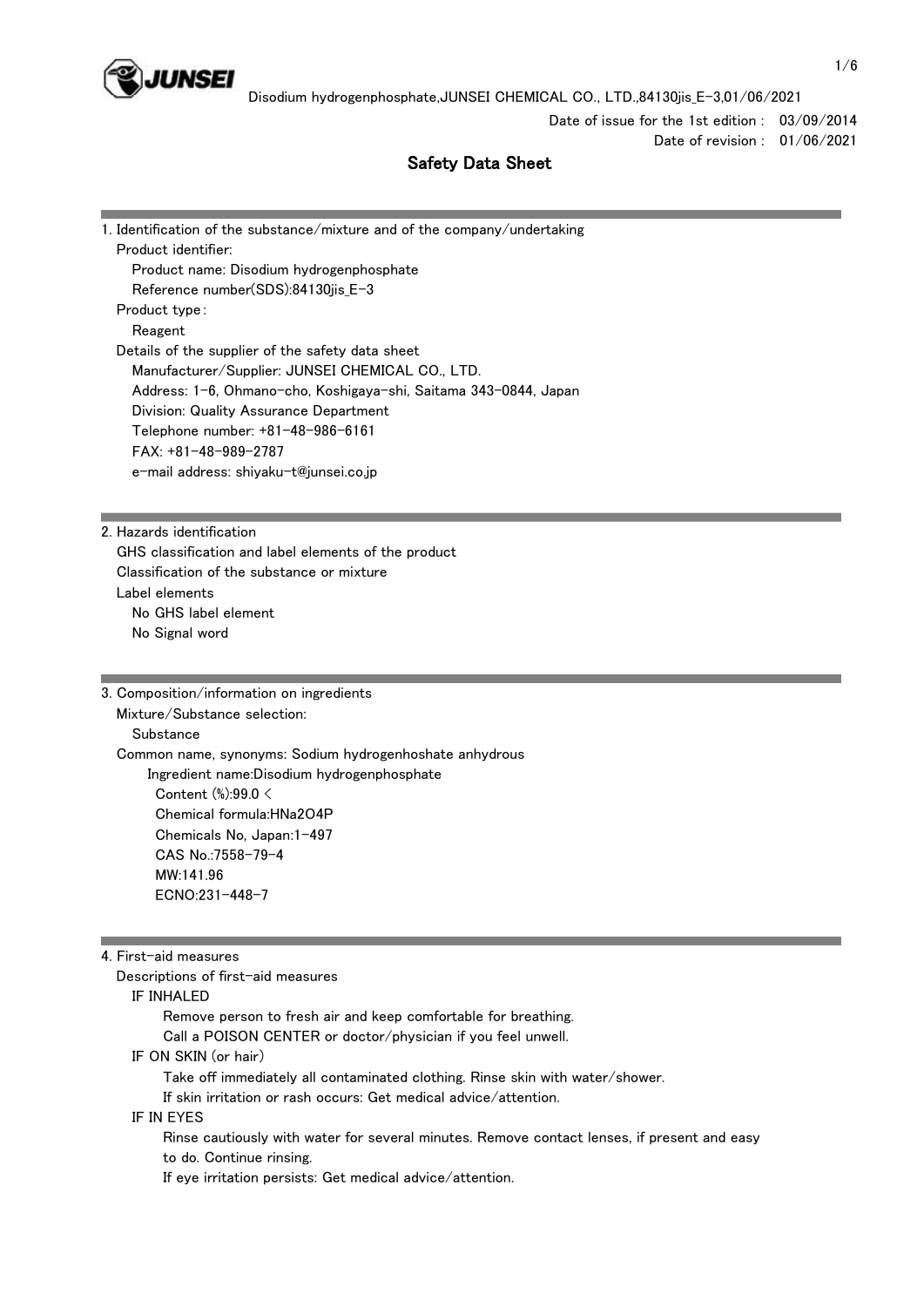

 IF SWALLOWED Rinse mouth. Call a POISON CENTER or doctor/physician if you feel unwell. Most important symptoms and effects, both acute and delayed (Symptoms when inhalation or ingestion) Cough. Sore throat. Abdominal pain. Diarrhoea. (Symptoms when skin and/or eye contact) Redness of the skin. Conjunctival redness of the eyes. Pain. 5. Fire-fighting measures Extinguishing media Suitable extinguishing media Use appropriate extinguishing media suitable for surrounding facilities. The product is non-flammable. Unsuitable extinguishing media Unsuitable extinguishing media data is not available. Specific hazards arising from the substance or mixture Containers may explode when heated. Fire may produce irritating, corrosive and/or toxic gases. Advice for firefighters Specific fire-fighting measures Evacuate non-essential personnel to safe area. Special protective equipment and precautions for fire-fighters Wear fire/flame resistant/retardant clothing. Wear protective gloves/protective clothing/eye protection/face protection. Firefighters should wear self-contained breathing apparatus with full face peace operated positive pressure mode.

#### 6. Accidental release measures

 Personnel precautions, protective equipment and emergency procedures Ventilate area until material pick up is complete. Wear proper protective equipment. Environmental precautions Avoid release to headsprings, rivers, lakes, ocean and groundwater. Methods and materials for containment and cleaning up Sweep up, place in a bag and hold for waste disposal. If appropriate, moisten first to prevent dusting. Preventive measures for secondary accident Collect spillage.

#### 7. Handling and storage

| Precautions for safe handling                                      |  |
|--------------------------------------------------------------------|--|
| Preventive measures                                                |  |
| (Exposure Control for handling personnel)                          |  |
| Avoid breathing dust/fume/gas/mist/vapors/spray.                   |  |
| (Protective measures against fire and explosion)                   |  |
| Keep away from heat/sparks/open flames/hot surfaces. - No smoking. |  |
| (Exhaust/ventilator)                                               |  |
| Exhaust/ventilator should be available.                            |  |
| (Safety treatments)                                                |  |
| Avoid contact with skin.                                           |  |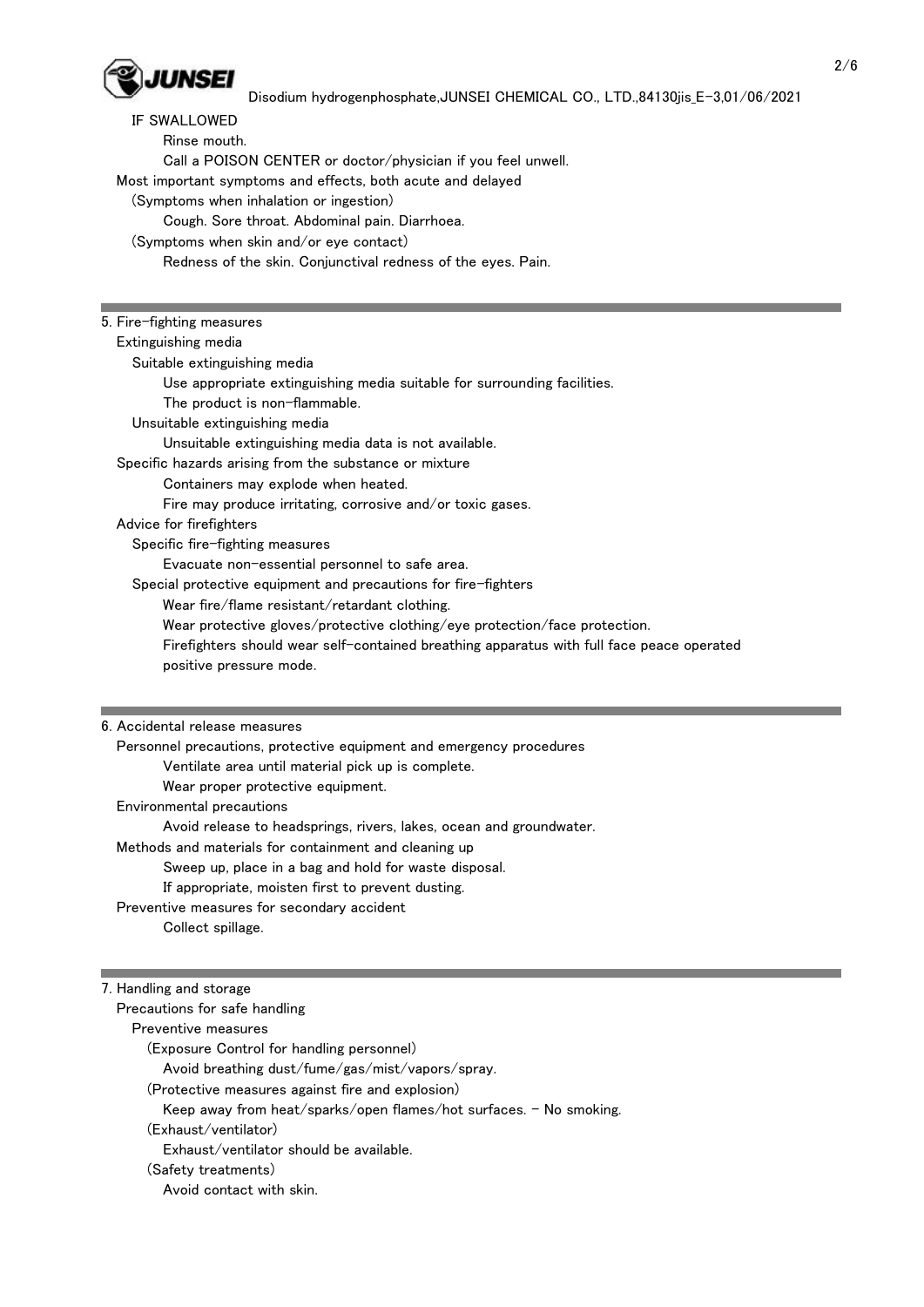

Avoid contact with eyes.

### Safety Measures

Wear protective gloves/protective clothing/eye protection/face protection.

Use personal protective equipment as required.

When using do not eat, drink or smoke.

## Any incompatibilities

Strong acids should not be mixed with the chemicals.

## Storage

Conditions for safe storage

Store in a well-ventilated place. Keep container tightly closed.

Keep cool. Protect from sunlight.

Store in accordance with local/national regulation.

Container and packaging materials for safe handling data is not available.

#### Specific end use(s)

 See information in Section 7.1 and 7.2 for handling and storage recommendations. See Section 8 for exposure controls and personal protection recommendations.

#### 8. Exposure controls/personal protection

#### Control parameters

Control value in MHLW is not available.

#### Adopted value

Adopted value in JSOH is not available.

Adopted value in ACGIH is not available.

#### Exposure controls

Appropriate engineering controls

Do not use in areas without adequate ventilation.

Eye wash station should be available.

Washing facilities should be available.

#### Individual protection measures

Respiratory protection

Wear respiratory protection.

#### Hand protection

Wear protective gloves. Recommended material(s): neoprene, nitrile, butyl rubber, viton, PVC,

impermeable or chemical resistant rubber

Consult with your glove and/or personnel equipment manufacturer for selection of

appropriate compatible materials.

## Eye protection

Wear safety glasses with side-shields.

Wear eye/face protection.

Skin and body protection

Wear impervious clothing and boots in case of repeated or prolonged treatment.

#### 9. Physical and Chemical Properties

Information on basic physical and chemical properties

Physical state: Powder

Color: White

Odor: None

Odor threshold data is not available.

Melting point/Freezing point data is not available.

Boiling point or initial boiling point data is not available.

Boiling range data is not available.

Flammability (gases, liquids and solids) data is not available.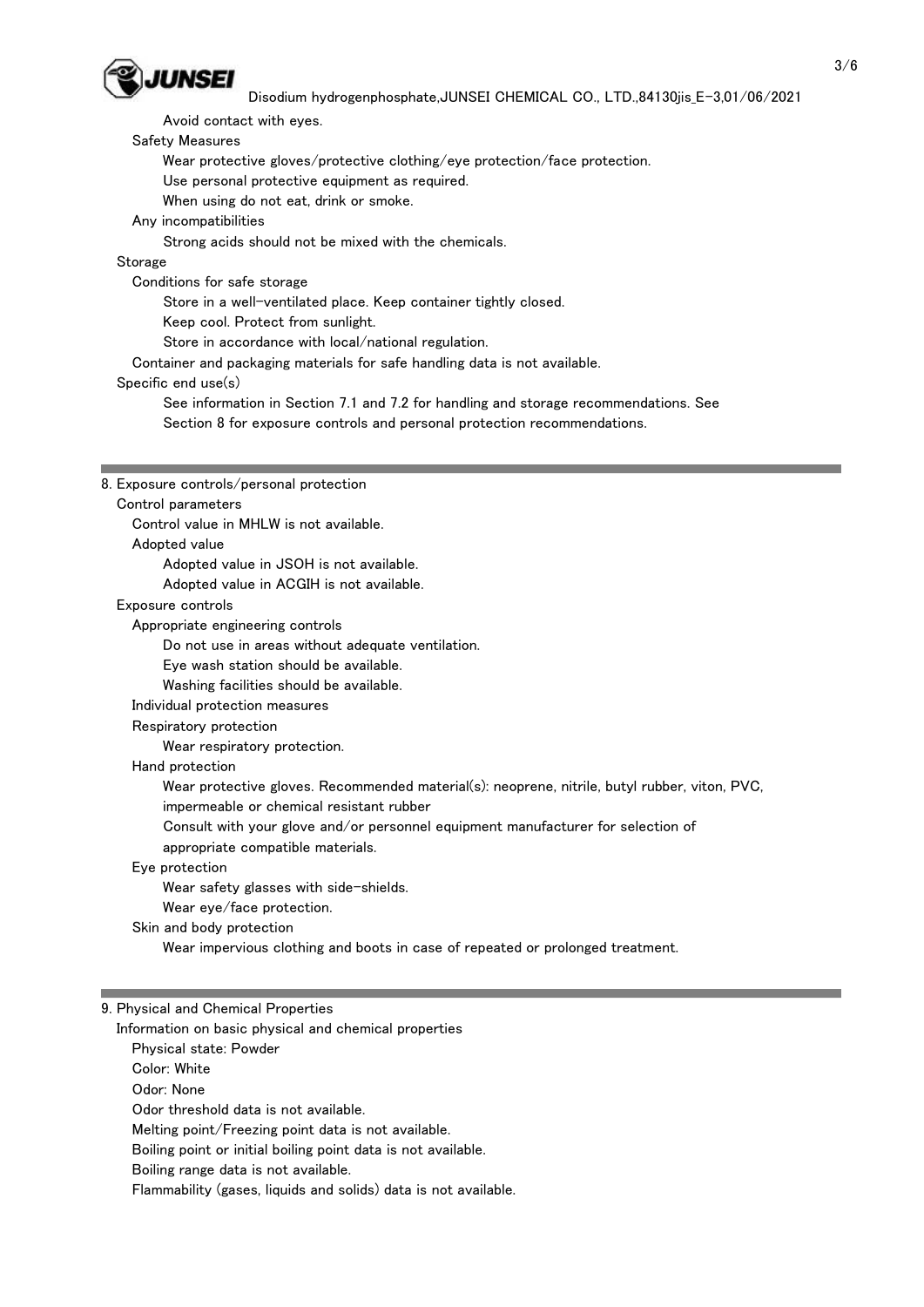

 Lower and upper explosion limit/flammability limit data is not available. Flash point: Non-flammable Auto-ignition temperature data is not available. Decomposition temperature: >250℃ Self-Accelerating Decomposition Temperature/SADT data is not available. pH:  $8.9 \sim 9.3$  ( $50g/L$ ,  $25^{\circ}C$ ) Dynamic viscosity data is not available. Kinematic viscosity data is not available. Solubility: Solubility in water: 7.7 g/100 ml (20℃) Solubility in solvent: Sparingly soluble in ethanol (99.5). n-Octanol/water partition coefficient data is not available. Vapor pressure data is not available. Vapor density data is not available. VOC data is not available. Evaporation rate data is not available. Density and/or relative density:  $0.5 \sim 1.2$ g/cm3 Relative vapor density (Air=1) data is not available. Relative density of the Vapor/air - mixture at  $20^{\circ}C$  (Air = 1) data is not available. Critical temperature data is not available.

No Particle characteristics data is not available.

#### 10. Stability and Reactivity

**Reactivity** 

 Reactivity data is not available. Chemical stability Stable under normal storage/handling conditions. Hygroscopic. Possibility of hazardous reactions Decomposes on heating. This produces toxic fumes. Reacts violently with strong acids. Conditions to avoid Contact with incompatible materials. Heat. Moisture. Incompatible materials Strong acids Hazardous decomposition products Sodium oxides, Phosphorus oxides

11. Toxicological Information Information on toxicological effects Acute toxicity Acute toxicity (Oral), Product rat LD50=17 g/kg (HSDB; RTECS; chemID plus) Irritant properties Skin corrosion/irritation rabbit 500 mg/24H ; MILD(RTECS) Serious eye damage/irritation rabbit 500 mg/24H ; MILD(RTECS) Allergenic and sensitizing effects data is not available. Mutagenic effects data is not available. Carcinogenic effects data is not available.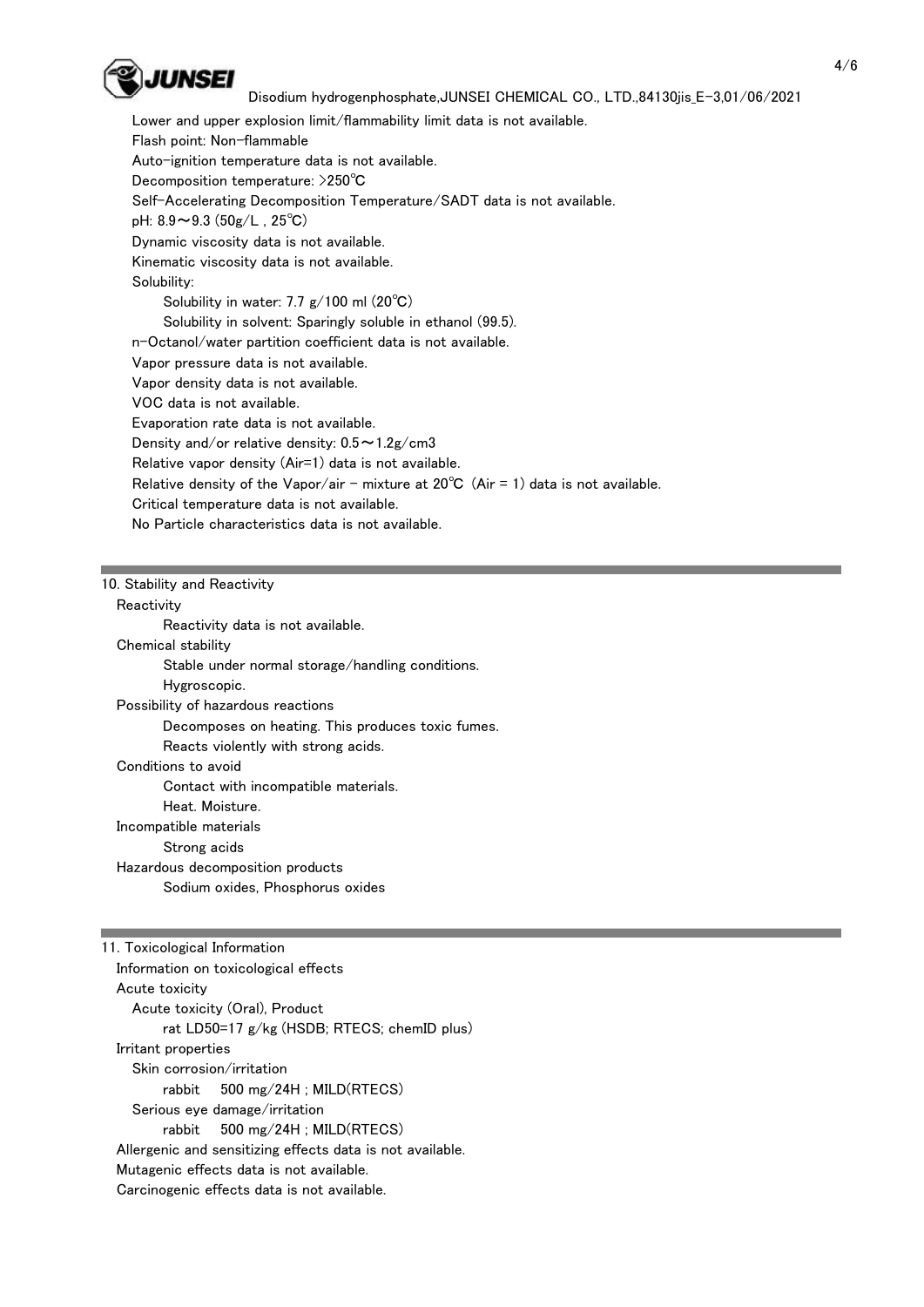

Reproductive toxicity data is not available.

STOT

STOT-single exposure data is not available.

STOT-repeated exposure data is not available.

Aspiration hazard data is not available.

12. Ecological Information **Ecotoxicity**  Ecotoxicity data is not available. Persistence and degradability Persistence and degradability data is not available. Bioaccumulative potential Bioaccumulative potential data is not available. Mobility in soil Mobility in soil data is not available. Other adverse effects Ozone depleting chemical data is not available.

13. Disposal considerations

Description of waste residues and information on their safe handling and methods of disposal,

including the disposal of any contaminated packaging

Waste treatment methods

Dispose of contents/container in accordance with local/national regulation.

14. Transport Information

## UN No., UN CLASS

 UN No. or ID No.: Not applicable UN Proper Shipping Name : Not applicable Class or division (Transport hazard class) : Not applicable Packing group : Not applicable Not applicable to IMDG Code Not applicable to IATA Dangerous Goods Regulations Environmental hazards MARPOL Annex III - Prevention of pollution by harmful substances Marine pollutants (yes/no) : no Maritime transport in bulk according to IMO instruments Not applicable to Maritime transport in bulk according to IMO instruments

15. Regulatory Information

 Safety, health and environmental regulations/legislation specific for the substance or mixture Chemicals listed in TSCA Inventory

Disodium hydrogenphosphate

Other regulatory information

 We are not able to check up the regulatory information with regard to the substances in your country or region, therefore, we request this matter would be filled by your responsibility. Regulatory information with regard to this substance in your country or in your region

should be examined by your own responsibility.

 Ensure this material in compliance with federal requirements and ensure conformity to local regulations. Regulatory information in this section are limited to intentional ingredient(s), but does

not contain information on non-intentional ingredients or impurities which are not informed by supplier(s).